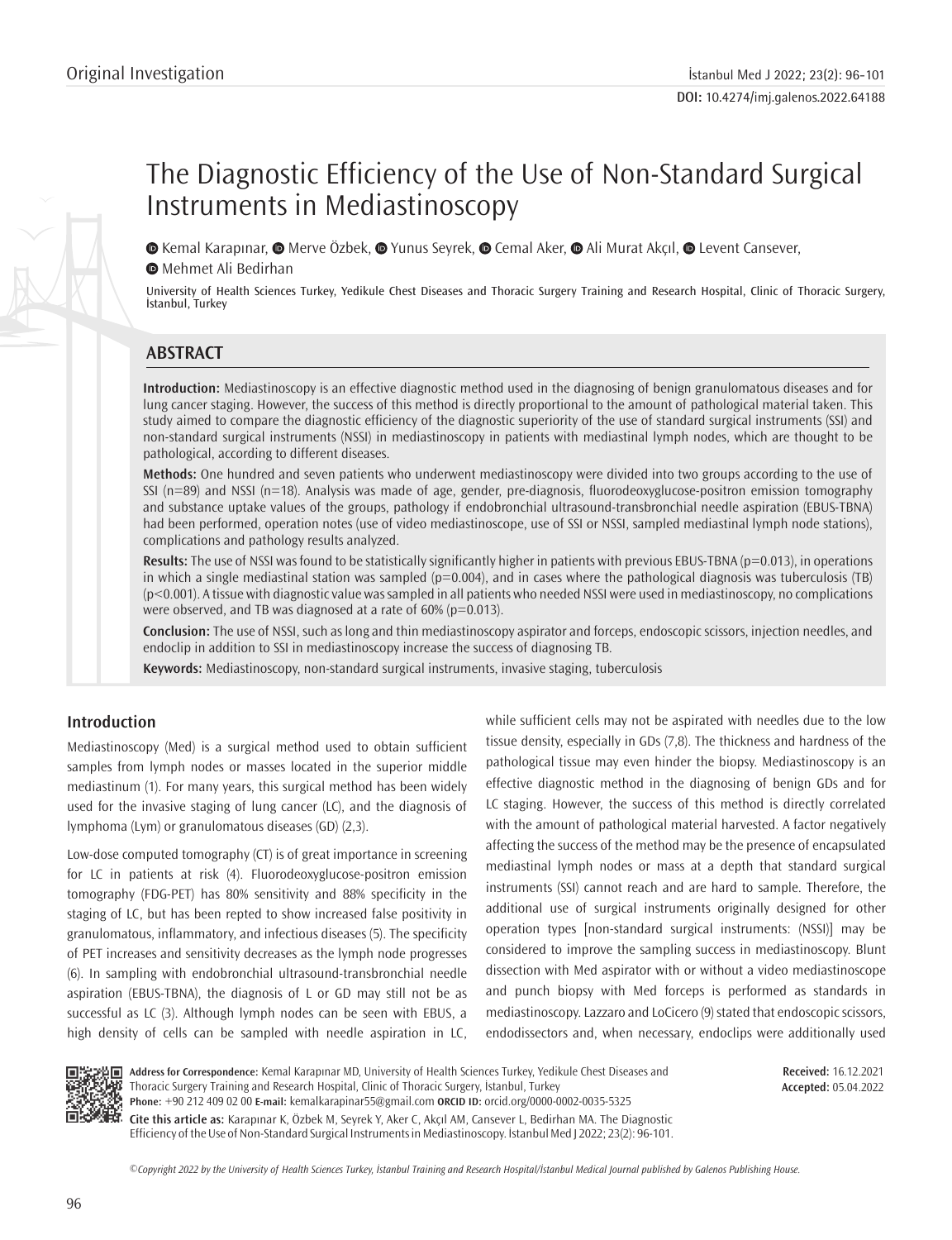during mediastinal lymph node sampling. In this definition, it is stated that the endodissector is used for tamponage during hemorrhage, while clips are used to stop subcarinal bronchial artery hemorrhage.

The study aimed to compare the efficacy of the use of NSSI in addition to SSI to increase the amount of tissue harvested from lymph nodes regarding diagnostic value for various diseases.

## **First Null Hypothesis to be Tested**

Using NSSI in addition to SSI during Med does not improve the diagnostic efficiency in patients with mediastinal lymph nodes that are thought to be pathological.

## **Second Null Hypothesis to be Tested**

Using NSSI in addition to SSI during Med does not improve the diagnostic efficiency for reactive hyperplasia, malignancy, sarcoidosis, or tuberculosis (TB) in patients with mediastinal lymph nodes that are thought to be pathological.

#### **Methods**

A retrospective scan was made of the files of patients who had undergone Med operations in the thoracic surgery clinic of our hospital between December 2019-2020, and those with complete surgical notes were included in the study. Files were excluded if the data were incomplete with respect to the use of videomediastinoscope, SSI, NSSI, specification of the sampled mediastinal lymph node stations, complication development and the amount of the material taken. The evaluation was made of 107 patients who underwent Med, with respect to age, gender, pre-diagnosis, FDG-PET and substance uptake values (SUV), EBUS-TBNA if present, pathology, surgery notes (use of videomediastinoscope, use of SSI or NSSI, sampled mediastinal lymph node stations), complications, and pathology results. The 107 patients included in the study were separated into those where SSI was used during Med [control group,  $(n=89)$ , group A] and those where NSSI was also used [study group, (n=18), group B]. Approval for the study was granted by the Clinical Research Ethics Committee of University of Health Sciences Turkey, Yedikule Chest Diseases and Thoracic Surgery Training and Research Hospital (approval number: 2020-59, date: 17.12.2020).

#### **Mediastinoscopy Procedure Using the SSI**

Cervical Med was performed using either a standard mediastinoscope (Figure 1A) or a videomediastinoscope (Figure 2A) based on the surgeon's preference. Standard Med aspirator (Figure 1B) for lymph node dissection and standard Med forceps (Figure 1C) for lymph node sampling was sufficient to reach the tissue in the targeted area (station). The tissue was usually released with the aspirator and sampling was performed with forceps, based on the surgeon's experience. If necessary, the same process was repeated at other stations.

## **Mediastinoscopy Procedure Using NSSI**

Cervical Med; videomediastinoscopes (Figure 2A) were used as an increased the view is necessary due to the variety of instruments required.



**Figure 1.** The SSI used in M: A) Standard mediastinoscopy, B) standard mediastinoscopy aspirator, C) standard mediastinoscopy forceps SSI: Standard surgical instruments

Lymph node dissection; long and thin Med aspirator was used since the working area was narrower and deeper (Figure 2B).

Lymph node sampling; long and thin-tipped Med forceps were used where lymph nodes were small or unattainable with standard forceps (Figure 2C).

In some malignant or benign diseases, the mediastinal lymph node can neither be dissected with aspirator nor sampled with forceps because of the thickness of its capsule. Endoscopic scissors developed for videoassisted thoracoscopic surgery (VATS) (Figure 2D) can be used in these cases. An injection needle is placed at the tip of the forceps (Figure 2E), which then penetrates the lymph node at a depth sufficient to check the presence of any vascular formation inside or behind the capsule. The dissection was continued when there was no hemorrhage.

Bronchial artery hemorrhage may develop particularly during the dissection of the subcarinal lymph nodes and cannot be stopped by cauterization, unlike conventional hemorrhages. Therefore, VATS can be clipped with an endoclip (Figure 2F).

#### **Statistical Analysis**

Data obtained in the stud were analyzed statistically using SPSS 15.0 for Windows software. Descriptive statistics were expressed as number (n) and percentage (%) for categorical variables, and mean, standard deviation, minimum and maximum values for numerical variables. The rates were compared with chi-square test in independent groups and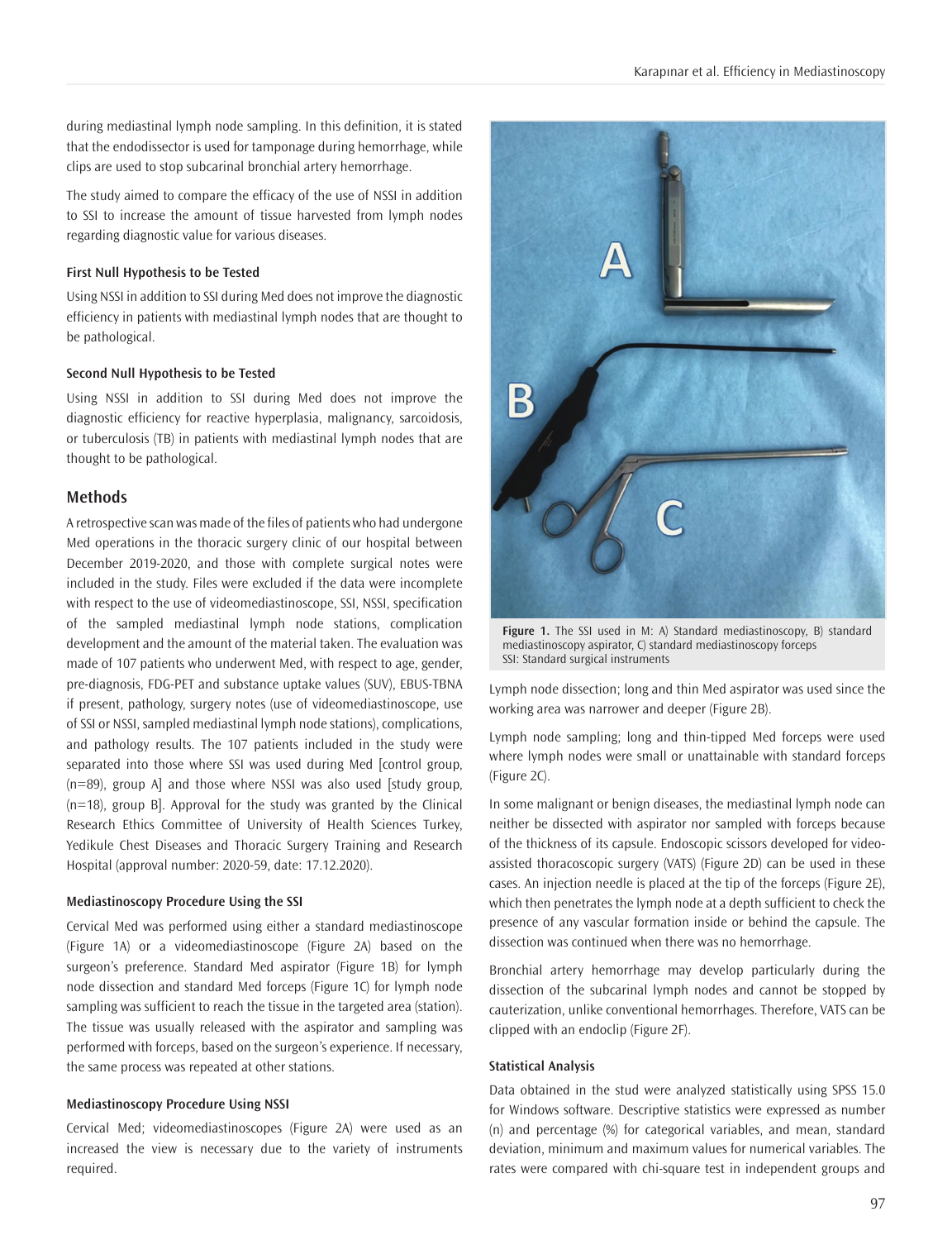

**Figure 2.** The NSSI used in M: A) Videomediastinoscope, B) long and thin M aspirator, C) long and thin-tipped M forceps, D) endoscopic scissors, E) forceps supported injection needle, F) endoclips NSSI: Non-standard surgical instruments

the McNemar test in dependent groups. The statistical alpha significance level was accepted as  $p<0.05$ .

# **Results**

In this study, the evaluation was made the diagnostic efficiency of using SSI and NSSI in mediastinoscopy performed in patients with mediastinal lymph nodes thought to be pathological. As sufficient tissue could be obtained from all patients for pathological interpretation, the two groups were equal in terms of diagnostic efficiency, and NSSI was found to be superior to SSI in terms of diagnosing TB (33.3% vs 2.2%) (p<0.001). From 1,310 operations performed between the specified datesin our clinic, 109 were Med. Two of these patients were excluded (1.8%) due to the lack of detailed operative notes, and the results of 107 patients were evaluated as follows:

Most of the patients were male (75.5%) and had malignant (82.2%) diseases (Table 1). In the mediastinal examinations of the patients with radiological and nuclear medicine methods, there were 57.9% malignant invasion, 9.3% sarcoidosis and 5.6% TB findings. PET-CT was performed in 63.5% of the patients and 67.6% of these scans had pathological  $(SUV_{\text{max}} > 3)$  FDG uptake. EBUS was performed in 30.8% of the patients, of whom a diagnosis could be made in 27.3% (9 patients). While the procedure was continued vidomediastinoscopy in all the patients where SSI was used in Med, only 1 of those required videomediastinoscope due to poor vision. The regions sampled in the mediastinum were named stations and the stations were coded as 2R (right upper paratracheal region), 4R (right lower paratracheal region), 2L (left upper paratracheal region), 4L (left lower paratracheal region) and 7 (subcarinal region). During the process, 4R was sampled at the rate of 95.3%, 7 at 81.3%, and 4L at 80.4%.

During the Med procedure, it was observed that sampling was made from 3 (36.4%) or 4 (33.6%) different stations, while sampling was made from a single or all 5 stations less often (7.5%/8.4%). Complications occurred at a rate of 17.8% during the procedure (19 patients), of which 89.4% (17

|                                                 |                                   | n            | $\%$ |
|-------------------------------------------------|-----------------------------------|--------------|------|
| Gender                                          | Male                              | 81           | 75.7 |
|                                                 | Female                            | 26           | 24.3 |
| Age (years) mean $\pm$ SD (min.-max.)           | 58.0±11.2 (28-82)                 |              |      |
| Primary diagnosis                               | Malignant                         | 88           | 82.2 |
|                                                 | Non-malignant                     | 19           | 17.8 |
| Mediastinal<br>prediagnosis                     | No                                | 29           | 27.1 |
|                                                 | Yes                               | 78           | 72.9 |
|                                                 | Tuberculosis                      | 6            | 5.6  |
|                                                 | Sarcoidosis                       | 10           | 9.3  |
|                                                 | Lymphoma                          | $\mathbf{1}$ | 0.9  |
|                                                 | Malignant                         | 62           | 57.9 |
|                                                 | Other                             | 2            | 1.9  |
| FDG-PET                                         | No                                | 39           | 36.4 |
|                                                 | Yes                               | 68           | 63.5 |
| SUV <sub>max</sub>                              | Physiological $(\leq 3)$          | 22           | 32.4 |
|                                                 | Pathological (>3)                 | 46           | 67.6 |
| EBUS-TBNA                                       | N <sub>o</sub>                    | 74           | 69.2 |
|                                                 | Yes                               | 33           | 30.8 |
|                                                 | No                                | 24           | 72.7 |
| <b>EBUS</b> diagnosis                           | Yes                               | 9            | 27.3 |
| Video<br>mediastinoscopy                        | N <sub>o</sub>                    | 88           | 83.0 |
|                                                 | Yes                               | 19           | 17.0 |
| Tool used                                       | Standard surgical instrument      | 89           | 83.2 |
|                                                 | Non-standard surgical instruments | 18           | 16.8 |
|                                                 | 1                                 | 8            | 7.5  |
| Number of<br>sampled<br>mediastinal<br>stations | $\overline{2}$                    | 15           | 14.0 |
|                                                 | 3                                 | 39           | 36.4 |
|                                                 | $\overline{4}$                    | 36           | 33.6 |
|                                                 | 5                                 | 9            | 8.4  |
| Mediastinal<br>stations                         | 2R                                | 52           | 48.6 |
|                                                 | 2L                                | 15           | 14.0 |
|                                                 | 4R                                | 102          | 95.3 |
|                                                 | 4L                                | 86           | 80.4 |
|                                                 | $\overline{\phantom{a}}$          | 87           | 81.3 |
| Complication                                    | N <sub>0</sub>                    | 88           | 82.2 |
|                                                 | Yes                               | 19           | 17.8 |
| Pathological<br>diagnosis                       | Local hemorrhage                  | 17           | 89.4 |
|                                                 | Massive hemorrhage                | 1            | 5.2  |
|                                                 | Hoarseness                        | 1            | 5.2  |
|                                                 | Malignancy                        | 30           | 28.0 |
|                                                 | Reactive                          | 57           | 53.3 |
|                                                 | Sarcoidosis                       | 11           | 10.3 |
|                                                 | Tuberculosis                      | 8            | 7.5  |
|                                                 | Other                             | 1            | 0.9  |

SD: Standard deviation, min.: Minimum, max.: Maximum, FDG-PET: Fluorodeoxyglucosepositron emission tomography, SUV: Substance uptake value, EBUS-TBNA: Endobronchial ultrasound-transbronchial needle aspiration

# **Table 1. Demographic characteristics of the patients**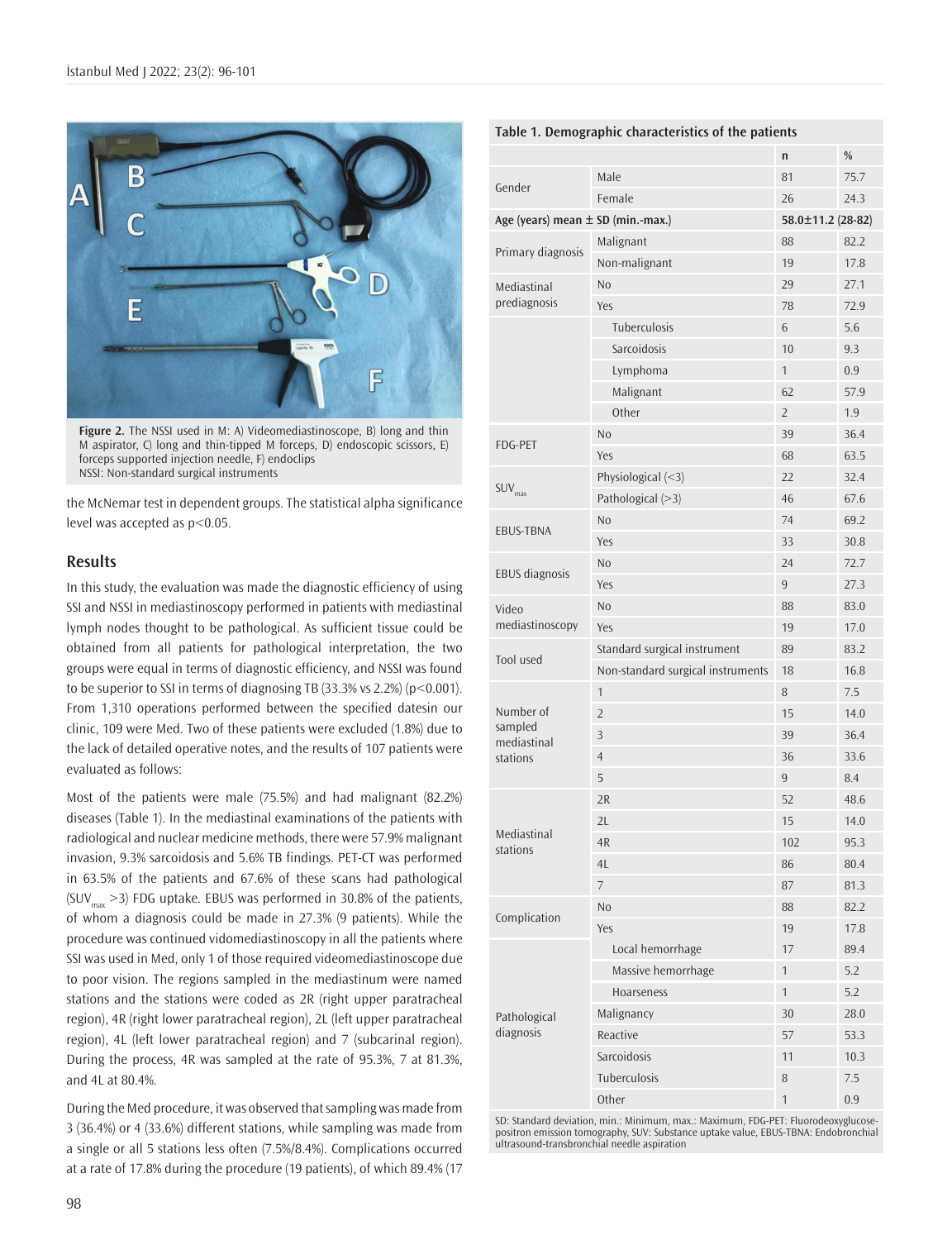patients) were minor hemorrhage and could be controlled with local hemostatic agents containing cellulose, and hemoclips when necessary. Major hemorrhage developed in 1 patient (5.2%), and the pulmonary artery hemorrhage was primarily repaired by emergency thoracotomy. Hoarseness developed in 1 patient (5.2%) and was treated conservatively. Pathological diagnoses were made of reactive hyperplasia (53.3%) and malignancy (28%), and GD such as sarcoidosis and TB were diagnosed in 7.5% and 10.3%, respectively.

With the use of SSI and NSSI when necessary in mediastinoscopy, no difference was found in terms of gender, presence of malignancy, prediagnosis, FDG-PET, and SUV involvement (Table 2). In cases where EBUS-TBNA was applied, the need for NSSI in Med performed in the absence of a diagnosis was found to be statistically significantly higher than in those without EBUS-TBNA (55.6% vs 25.8%) ( $p=0.013$ ).

The sampling rate of only 1 mediastinal station was found to be statistically significantly higher in mediastinoscopies using NSSI (27.8% vs 3.4%) (p=0.004). No difference was determined between the mediastinal stations in terms of the presence of complications. Complications such as massive hemorrhage and hoarseness were not seen in cases where NSSI was used, and in only case in the other group.

In mediastinoscopies in which NSSI was used, the TB rate of pathological diagnosis was found to be statistically significantly higher than in the other group where SSI was used  $(33.3\% \text{ vs } 2.2\%)$  (p<0.001).

#### **Discussion**

The results of this study showed no difference in the diagnostic efficiency between the use of SSI and NSSI in addition to Med in patients mediastinal lymph nodes that were thought to be pathological. The use of NSSI was seen to be superior to SSI in terms of diagnosing TB in Med performed in patients with mediastinal lymph nodes that were thought to be pathological.

The patients in the current study showed similar demographic characteristics to those of some other Med studies conducted in Turkey (Table 1) (10-12). With the introduction of minimally invasive EBUS-TBNA throughout the world, the use of Med has gradually decreased, although it remains the gold standard in invasive mediastinal staging and diagnosis (9). Since standard or extended Med is a high-risk operation (13), the effectiveness of re-mediastinoscopy due to mediastinal fibrosis is low (14) and it is no longer used in clinical practice, Med should be performed at once and effectively. The effectiveness of the procedure is directly proportional to the amount of pathological tissue taken. In a study by Fu et al. (15), videomediastinoscopy was combined with EBUS to increase the amount taken, but it was stated that a wide pretracheal dissection should be performed for the EBUS probe to move effectively. Even in M, where EBUS-TBNA or SSI is used, sufficient pathological tissue may not be obtained. The current study results confirm this as the necessity of using NSSI in extended M performed in the absence of diagnosis in cases with EBUS-TBNA was found to be statistically significantly higher than those without (55.6% vs 25.8%) (p=0.013) (Table 2).

This can be considered to be because some mediastinal lesions are too rigid and thickly encapsulated to be sampled with TBNA or SSI. Additionally, the sampling rate of only one mediastinal station was found to be statistically significantly higher in mediastinoscopies using NSSI compared with SSI (27.8% vs 3.4%) (p=0.004). This demonstrated that NSSI is generally used in lesions difficult to sample and has a high tissue sampling capability. NSSI was successful in the sharp dissection of rigid encapsulated lymph nodes, and a significantly higher rate of TB diagnosis was made compared to the cases where SSI was used (33.3% vs 2.2%) (p<0.001). In this respect, the rigidity of the capsule in benign lesions may be a sign of TB.

Some patients who do not respond to standard TB therapy and who have radiological mediastinal lymphoid hyperplasia are primarily sampled with EBUS-TBNA. If a significant diagnosis is not made and sufficient pathological tissue cannot be obtained, Med is required. In a study of 321 patients by Cetinkaya et al. (16), sampling was performed with EBUS-TBNA and the majority (92%) received a diagnosis. Diagnostic Med was subsequently performed in 7 patients who could not be diagnosed with EBUS-TBNA and accepted the surgical procedure, and of these, 3 (42.8%) were diagnosed with GD. While the efficacy of EBUS-TBNA in the diagnosis and staging of LC is good, it is not so successful in the diagnosis of some GD such as TB and sarcoidosis, probably due of the density of the tissue taken. The current study results support this view.

Since many tests will be required, it may be particularly necessary to increase the amount of tissue in the diagnosis of diseases such as multidrug resistant-tuberculosis (MDR-TB) (17). Mediastinoscopy is more frequently preferred over EBUS-TBNA for diagnostic purposes as it has the advantage of increasing the amount of tissue sampled. The current study result of a significantly higher TB diagnosis in Med where NSSI was used, shows the importance of the amount of tissue in diagnosis.

Researchers at Duke University Center for Evidence-Based Practice reported that concerning mediastinal staging with PET, the examination had sensitivity of 74% and specificity of 85% in detecting mediastinal metastases (18). The high false-negative and false-positive rates of this method also require invasive pathological confirmation to avoid unnecessary surgery and deprivation of necessary surgery (19). In this study, there was no significant difference in terms of NSSI requirement after PET-CT (p=0.83), and there was no significant difference in SUVmax involvement. It can be concluded that PET does not provide guidance in the need for NSSI use in mediastinoscopy. According to the current study results, it can be considered that the use of NSSI is only required to increase the effectiveness of the procedure in the light of perioperative findings.

The success of accurate mediastinal staging for non-small cell lung carcinomas increases to 71.6% with invasive and non-invasive methods (20). Accurate mediastinal assessment "leads to migration of patients to true (higher) stage and less likely to misclassify" (21). Despite advances in radiological and scintigraphic imaging, as well as minimally invasive methods (EBUS-TBNA and endoscopic ultrasound-guided fine needle aspiration), mediastinoscopy remains the gold standard for staging LC and increases the efficiency of the video-mediastinoscopy technique.

There was no difference between SSI and NSSI in terms of the presence of complications. Complications such as massive hemorrhage and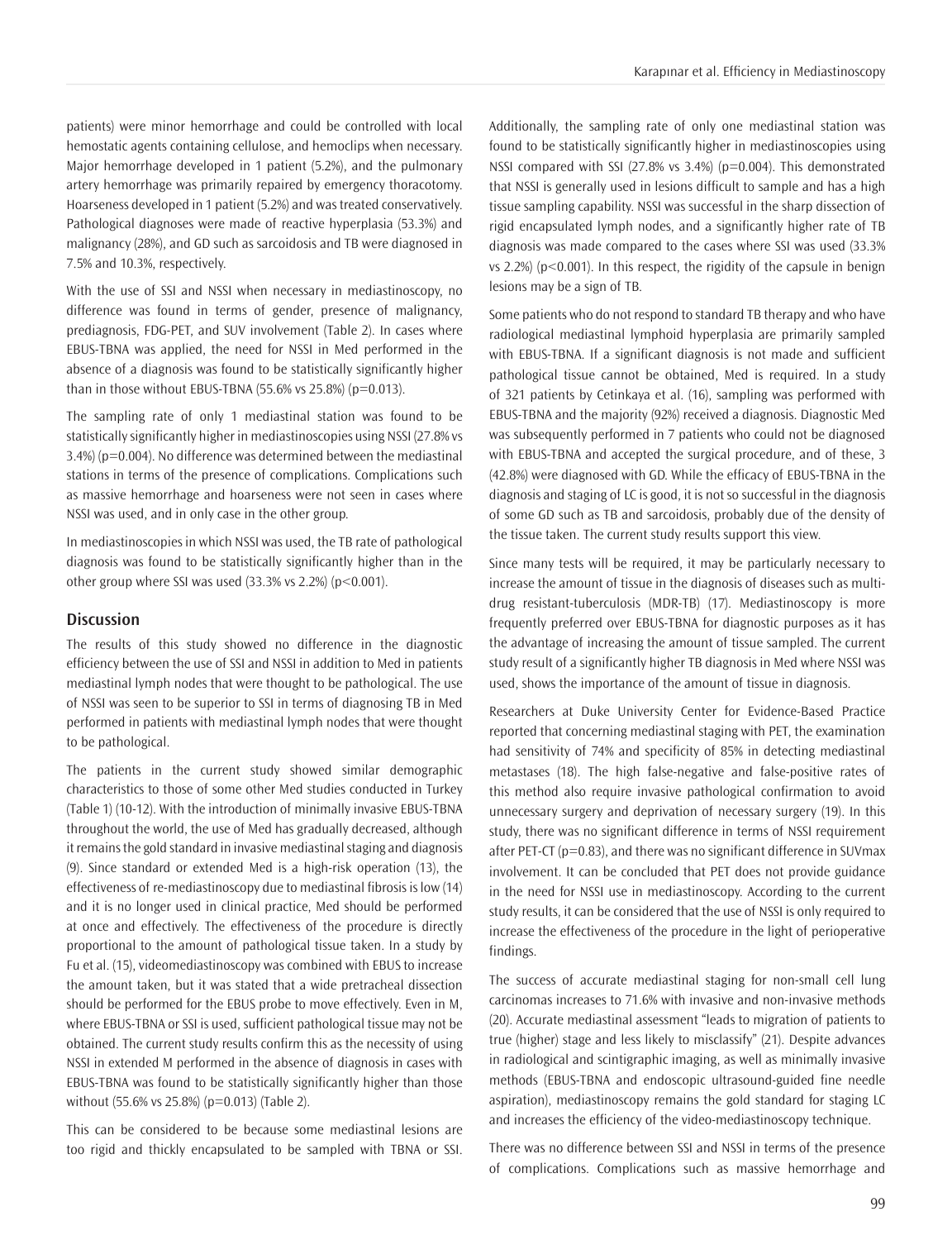|                                           |                    |                | Instruments used in mediastinoscopy |                  |             |                             |  |
|-------------------------------------------|--------------------|----------------|-------------------------------------|------------------|-------------|-----------------------------|--|
|                                           |                    |                | SSI                                 |                  | <b>NSSI</b> |                             |  |
|                                           |                    | $\mathsf{n}$   | $\%$                                | $\mathsf{n}$     | $\%$        | p                           |  |
| Gender                                    | Male               | 68             | 76.4%                               | 13               | 72.2%       | 0.765                       |  |
|                                           | Female             | 21             | 23.6%                               | 5                | 27.8%       | $\sim$                      |  |
| Primary diagnosis                         | Malignant          | 74             | 83.1%                               | 14               | 77.8%       | 0.735                       |  |
|                                           | Non-malignant      | 15             | 16.9%                               | $\overline{4}$   | 22.2%       | $\omega$                    |  |
| Prediagnosis                              | No                 | 28             | 31.5%                               | $\mathbf{1}$     | 5.6%        | 0.022                       |  |
|                                           | Yes                | 61             | 68.5%                               | 17               | 94.4%       | $\sim$                      |  |
|                                           | Tuberculosis       | $\overline{4}$ | 4.5%                                | $\overline{2}$   | 11.1%       | 0.265                       |  |
|                                           | Sarcoidosis        | $\,9$          | 10.1%                               | $\mathbf{1}$     | 5.6%        | 1.000                       |  |
|                                           | Lymphoma           | $\mathbf{1}$   | 1.1%                                | $\boldsymbol{0}$ | 0.0%        | 1.000                       |  |
|                                           | Malignant          | 49             | 55.1%                               | 13               | 72.2%       | 0.178                       |  |
|                                           | Other              | $\mathbf{1}$   | 1.1%                                | $\mathbf{1}$     | 5.6%        | 0.309                       |  |
| FDG-PET                                   | No                 | 33             | 37.1%                               | $\sqrt{6}$       | 33.3%       | 0.832                       |  |
|                                           | Yes                | 56             | 62.9%                               | 12               | 66.7%       | $\mathbb{Z}^{\times}$       |  |
| SUV <sub>max</sub>                        | Physiological (<3) | 20             | 35.7%                               | $\overline{2}$   | 16.7%       | 0.311                       |  |
|                                           | Pathological (>3)  | 36             | 64.3%                               | $10\,$           | 83.3%       | $\omega_{\rm c}$            |  |
| <b>EBUS-TBNA</b>                          | No                 | 66             | 74.2%                               | $\, 8$           | 44.4%       | $\sim$                      |  |
|                                           | Yes                | 23             | 25.8%                               | 10               | 55.6%       | 0.013                       |  |
| EBUS diagnosis                            | <b>No</b>          | 17             | 73.9%                               | $\overline{7}$   | 70.0%       | 1.000                       |  |
|                                           | Yes                | $\sqrt{6}$     | 26.1%                               | $\mathsf 3$      | 30.0%       | $\mathcal{L}_{\mathcal{A}}$ |  |
| Number of mediastinal stations<br>sampled | $\mathbf{1}$       | 3              | 3.4%                                | 5                | 27.8%       | 0.004                       |  |
|                                           | $\overline{2}$     | 13             | 14.6%                               | $\overline{2}$   | 11.1%       | $\overline{\phantom{a}}$    |  |
|                                           | $\overline{3}$     | 36             | 40.4%                               | $\overline{3}$   | 16.7%       | $\blacksquare$              |  |
|                                           | $\overline{4}$     | 28             | 31.5%                               | $\, 8$           | 44.4%       | $\overline{\phantom{a}}$    |  |
|                                           | $\mathsf S$        | 9              | 10.1%                               | $\boldsymbol{0}$ | $0.0\%$     | $\omega$                    |  |
| Mediastinal station                       | $2R$               | 43             | 48.3%                               | 9                | 50.0%       | 0.896                       |  |
|                                           | 2L                 | 13             | 14.6%                               | $\overline{2}$   | 11.1%       | 1.000                       |  |
|                                           | 4R                 | 86             | 96.6%                               | 16               | 88.9%       | 0.196                       |  |
|                                           | $4\mathsf{L}$      | 74             | 83.1%                               | 12               | 66.7%       | 0.117                       |  |
| Complication                              | No                 | 73             | 82.0%                               | 15               | 83.3%       | 1.000                       |  |
|                                           | Yes                | 16             | 18.0%                               | $\mathbf{3}$     | 16.7%       | $\mathbb{Z}^2$              |  |
| Complication type                         | None               | 72             | 80.9%                               | 14               | 87.5%       | 1.000                       |  |
|                                           | Local hemorrhage   | 15             | 16.8%                               | $\overline{2}$   | 12.5%       | $\overline{\phantom{a}}$    |  |
|                                           | Massive hemorrhage | $\mathbf{1}$   | 1.1%                                | $\bf{0}$         | 0.0%        | $\overline{\phantom{a}}$    |  |
|                                           | Hoarseness         | $\mathbf{1}$   | 1.1%                                | $\boldsymbol{0}$ | $0.0\%$     | $\omega$                    |  |
| Pathological diagnosis                    | Reactive           | 49             | 55.1%                               | $\, 8$           | 44.4%       | 0.411                       |  |
|                                           | Malignancy         | 27             | 30.3%                               | $\overline{3}$   | 16.7%       | 0.289                       |  |
|                                           | Sarcoidosis        | 10             | 11.2%                               | $\mathbf{1}$     | 5.6%        | 0.686                       |  |
|                                           | Tuberculosis       | $\sqrt{2}$     | 2.2%                                | $\sqrt{6}$       | 33.3%       | < 0.001                     |  |
|                                           | Other              | $\mathbf{1}$   | 1.1%                                | $\boldsymbol{0}$ | $0.0\%$     | $\Box$                      |  |

SSI: Standard surgical instruments, NSSI: Non-standard surgical instruments, FDG-PET: Fluorodeoxyglucose-positron emission tomography, SUV: Substance uptake value, EBUS-TBNA:<br>Endobronchial ultrasound-transbronchial needle

hoarseness were not seen in cases where NSSI was used, although each was seen only once in the other group. Therefore, it can be considered that NSSI can be used safely when necessary, with no extra costs incurred.

# **Study Limitations**

There are several limitations within our study. PET-CT or EBUS-TBNA were not performed in all included patients. Thus, their effect on MDR-TB has not been fully determined. More than one lymph node station was not